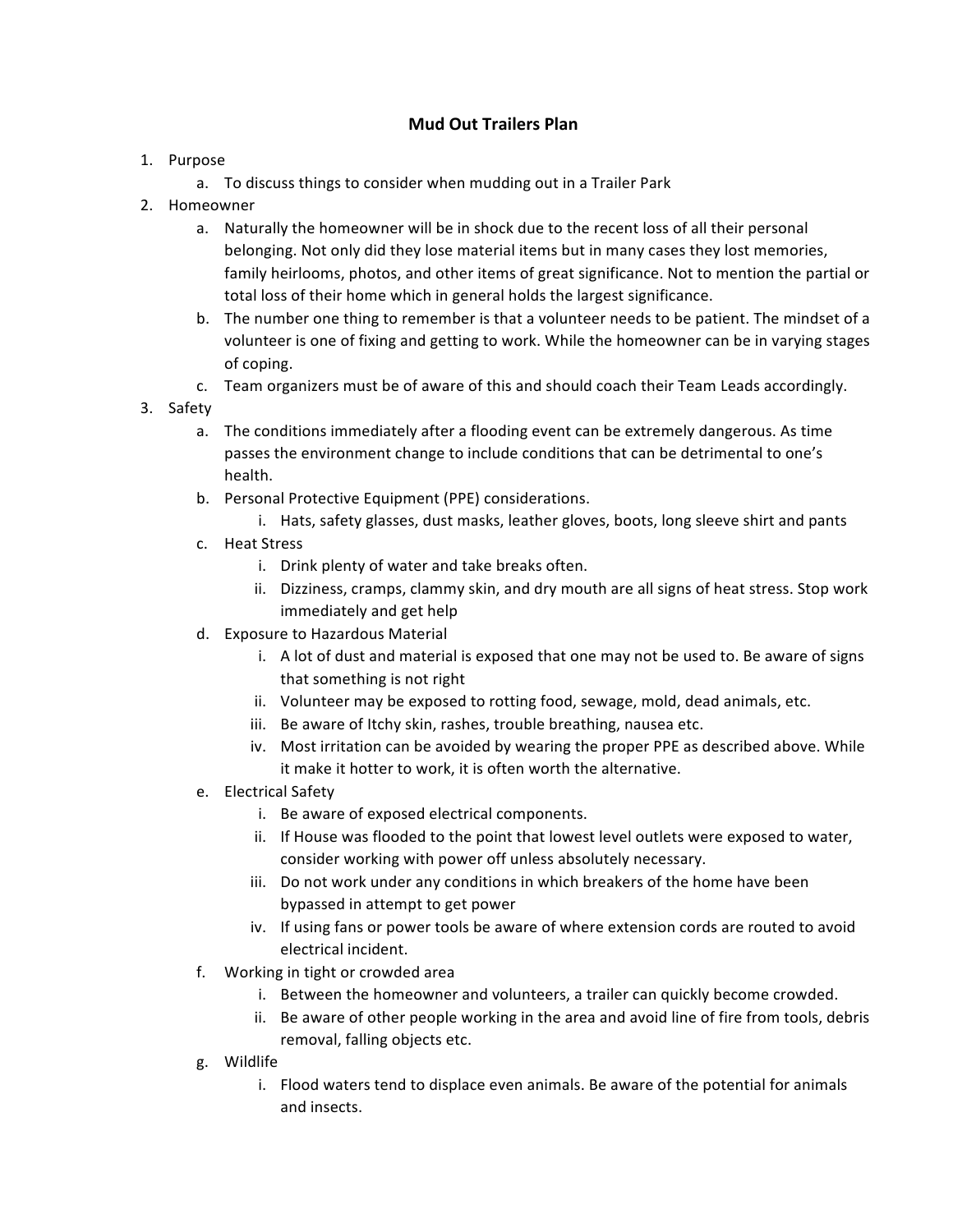- 4. Volunteer Type
	- a. As an organizer be aware of the volunteer mix you have at your disposal
	- b. Know the physical limitations of your volunteers. Do not discourage participation but make sure someone in the group is responsible for checking on the wellbeing of your volunteers as they work.
	- c. Categorize your workers into Mud Out and Support
	- d. Mud Out-These are your workers and will be the most exposed
	- e. Support- Volunteers that will be taking surveys, answering questions, manning donation tables, preparing food etc.
- 5. Teams
	- a. Mud Out
		- i. 4-8 People with one designated Team Lead
	- b. Pre Work
		- i. Meet with homeowner and fill out survey prior to any work commencing. (See Attachment)
		- ii. Surveys have homeowner's contact information, immediate needs, and most importantly permission verification to enter home as a volunteer organization.
		- iii. Consult your Church leadership to discuss any liability vulnerabilities that the Church may want to avoid and imbed permissions into survey.
	- c. Stations
		- i. Pick a central location in Trailer Park to have stations. This will allow volunteers to have a single place to go if something is needed. More importantly, having a central location encourages residents to come forward that would otherwise not ask for help.
		- ii. Tool and Supply
			- 1. Develop a one plan to have one central location where volunteers can get tools and supplies as needed. An inventory of supplies is also helpful to make sure all tools are accounted for at the end of the day; unless they are being donated to homeowner
		- iii. Clothing and Hygiene
			- 1. Develop a plan to have tables for donation distribution of clothing and other immediate hygiene supplies.
		- iv. First Aid For volunteers or as needed
			- 1. Designate an area where volunteers can get basic first aid for minor cuts, bumps, scrapes etc.
		- v. Information
			- 1. Designate an area where residents can get information and can request help.
		- vi. Food
			- 1. Designate an area for food preparation or distribution for volunteers and residents if being provided.
- 6. Surveys
	- a. Typically, volunteer groups will head out on a weekend to aid in recovery. In order to have a solid plan, Support Teams should canvas the trailer park during the week to inform residents that volunteers will be available the coming weekend. Take information on survey and make note of conditions in trailer(s) to be helped. This information will be extremely useful in assigning volunteers ahead of time to maximize work during the weekend.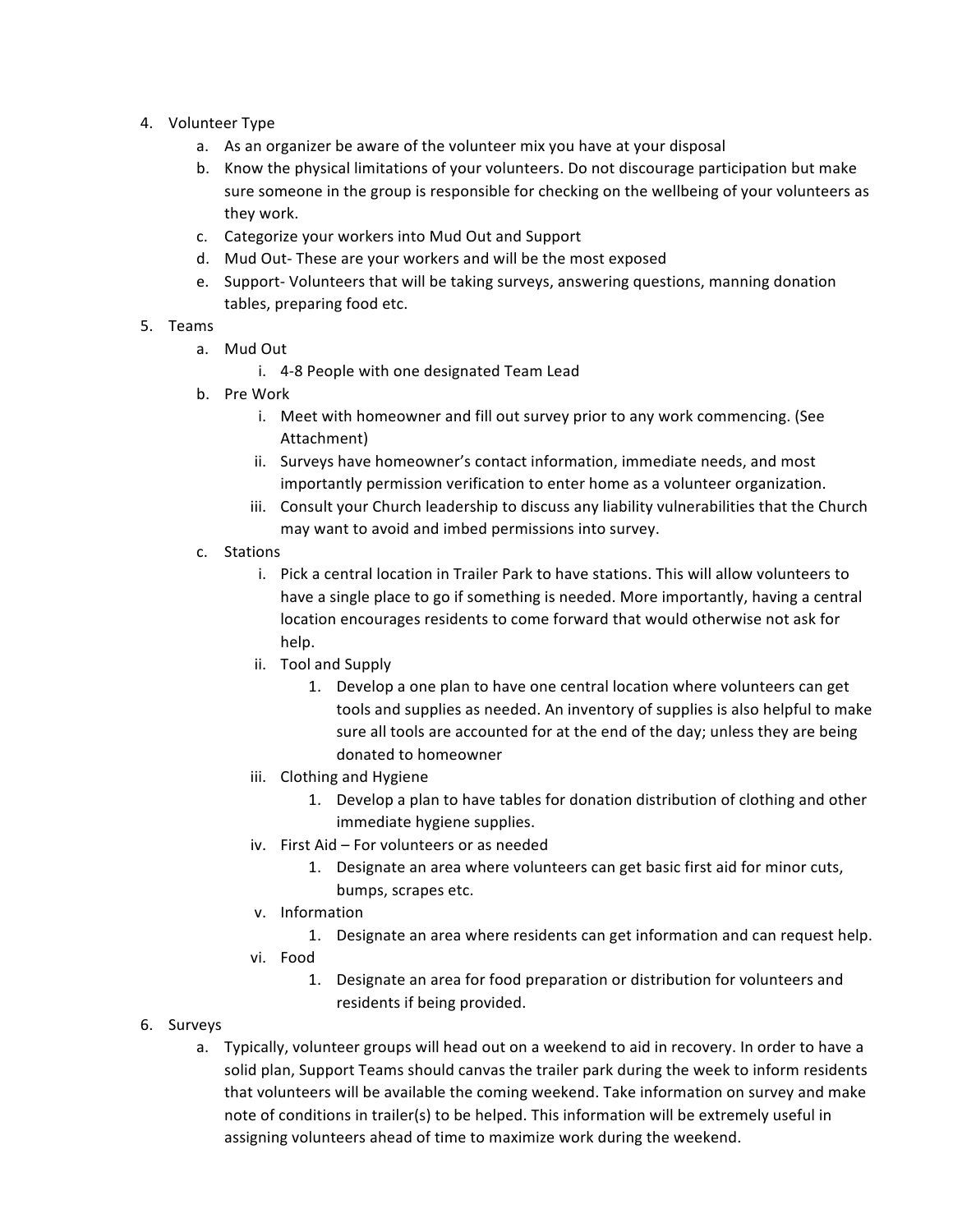- 7. Materials/ Tools
	- a. PPE (See Safety)
	- b. First Aid Kit
		- i. Over the counter pain reliever
		- ii. Multi-size Band Aids
		- iii. Neosporin
	- c. Hand Sanitizer Large Bottles
	- d. Box Cutter
	- e. Pry Bar
	- f. Heavy duty trash bags
	- g. Buckets
	- h. Straight Edge Shovels
	- i. Wet/Dry Vacuum
	- j. Screwdriver Flat/Phillips
	- k. Wheel Barrel
	- l. Dolly
	- m. Ratchet straps and bungies
	- n. Duct Tape
	- o. Drill/ Impacts with Phillips screwdriver bits
	- p. Saws All
	- q. Extension Cords
	- r. Box Fans
	- s. Water
	- t. Ice Chests
	- u. Ice
	- v. Food
	- w. Rags and paper towels
	- x. Sprayers
	- $y.$  Shockwave Best for mold treatment
- 8. Trash
	- a. Agree with homeowner where trash will be accumulated
	- b. Use buckets and industrial trash bags to remove trash
- 9. Mudding Out Trailer
	- a. Skirting and Insulation
		- i. First thing that should be removed to allow air circulation is the outside skirting and any bottom side insulation
	- b. Windows
		- i. Open up all windows to induce air circulation.
		- ii. If A/C window units were flooded and damaged, remove those to allow more air to circulate
	- c. Mud and Standing Water
		- i. Remove mud and water first to minimize chances of slips and fall.
		- ii. Use Wet Dry Vacuum
			- 1. If no power, use shovels and buckets.
	- d. Clearing Home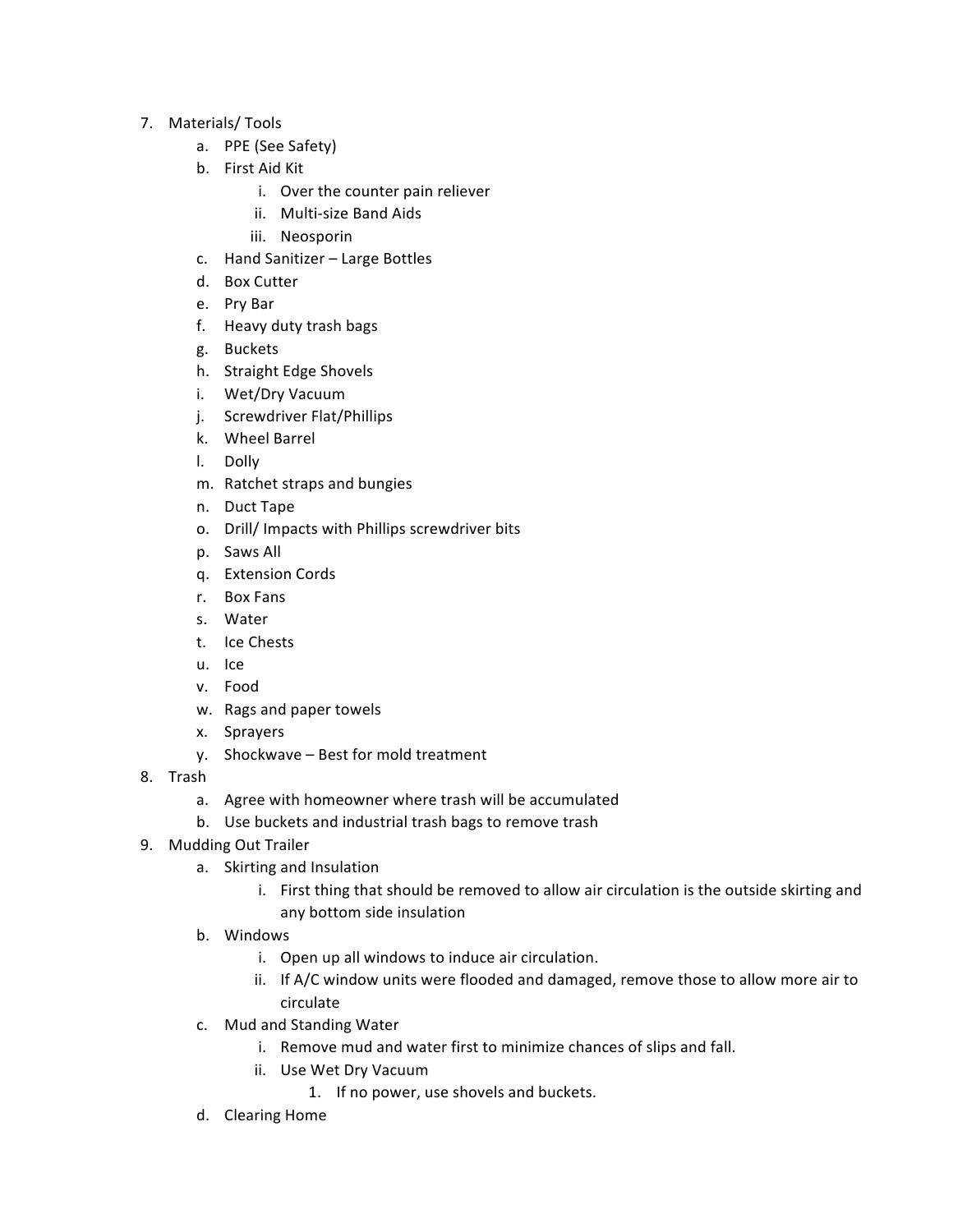- i. Be patient with homeowner. This can be the moment it becomes all too real that more than just a house has been lost. Move at the pace of homeowner.
- ii. Use dolly, furniture dolly, and plenty of extra help
	- 1. Use duct tape, ratchet straps, and bungies to secure loads
- iii. Remove all wet furniture
	- 1. Wet furniture will be extra heavy be cautious of back strain
- iv. Ensure power is shut off at Main prior to disconnecting and appliances
	- 1. Especially large appliances like stoves, washing machines, window units etc.
- v. Refrigerators
	- 1. If refrigerators have been sitting without power for days, food will be spoiled.
	- 2. DO NOT open refrigerator. Duct tape shut and remove from home. Opening in home will cause major odor that will not easily go away.
- e. Trim
	- i. Use small pry bar to remove all trim and molding
- f. Lights/Outlets
	- i. Remove all outlet and light cover
- g. Sheet Rock
	- i. Sheet rock comes in 4'X8' sheets
	- ii. Cut 1' above waterline use Box Cutter
		- 1. In many cases it is easier to remove full sheets over partial sheets. Installation will be much easier and faster when dealing in full sheets.
	- iii. Wet sheet rock will crumble have plan for removal. Splitting team duties between demo and hauling is most efficient.
- h. Insulation
	- i. Remove all wet insulation.
	- ii. Remove slowly as fibers can be very irritating to exposed skin
		- 1. Use proper PPE
	- iii. Place in trash bags to reduce airborne dust or filaments while moving out to trash pile.
- i. Screws
	- i. Remove all screws and nails from studs.
- j. Floors
	- i. Unlike a regular home, a mobile home has a wooden subfloor.
	- ii. Remove all tile, laminate, or any other flooring until subfloor is exposed
	- iii. Subfloor will be held down with commercial grade screws. Use impact or drill with proper bit to remove.
	- iv. Using a pry bar will be extremely tedious if screws are not removed.
- k. Sub Floor Insulation
	- i. Remove insulation found under floor
	- ii. Be aware of utilities that run under mobile home.
		- 1. See picture below #11,12,16,18
- l. Mold Treatment
	- i. Final step of process is to treat exposed wood for mold.
	- ii. Use Shockwave (as directed) and sprayer to generously cover all exposed beams.